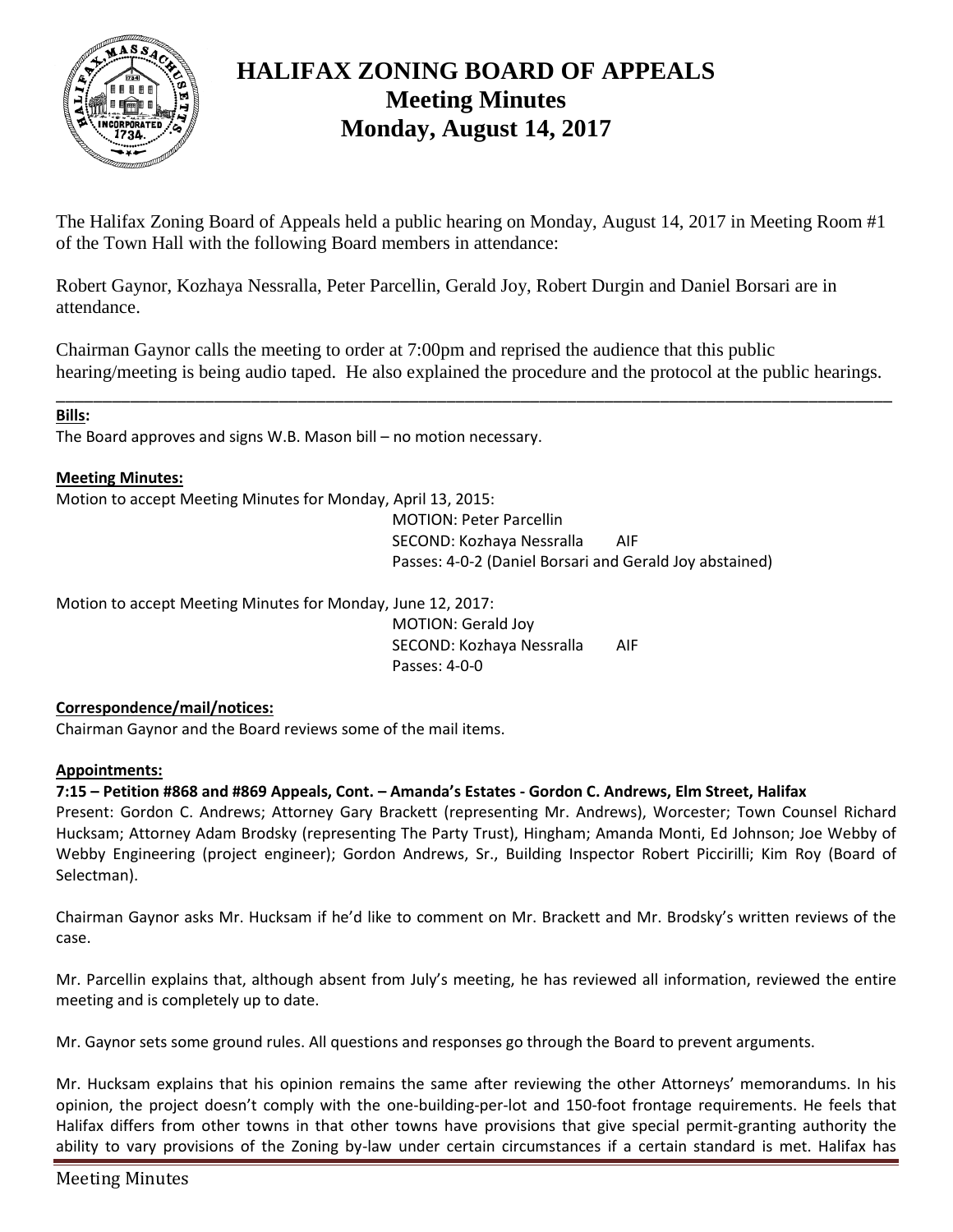specific provisions in the Zoning by-law that say that the grant of a special permit is only authorization for the use. It does not affect the obligation of the project to comply with other provisions of the Zoning by-law. In his opinion, Mr. Hucksam feels that the 150-foot frontage in the AR zone is one of those provisions as well as the one building per lot. The Party Trust's argument, as Mr. Hucksam reads it, seems to indicate that there isn't any frontage requirement that applies to a project like this, but, in his opinion, this isn't a reasonable reading of the Zoning by-law.

Mr. Gaynor feels that the Board should look at the issues according to Zoning by-laws and how The Party Trust applied. Mr. Gaynor asks Building Inspector Rob Piccirilli, by Zoning Board definition, what exactly The Party Trust applied for. Mr. Piccirilli explains this is a six (6) single-family duplex applied for under Multifamily Development, not to be confused with a Multi-Family Dwelling. A Multi-Family Dwelling would be three (3) or more units. These, however, are all one and two-family units, separated. Mr. Piccirilli confirms that, in his opinion, there are six (6) buildings on one lot with a common ownership. The definitions of a "lot," "one ownership," and "condominium" in the by-law is read out loud by Mr. Piccirilli. Mr. Gaynor confirms that, by definition, there are six (6) buildings on one lot. Mr. Gaynor asks Mr. Piccirilli if there is a deed that substantiates this. Mr. Piccirilli confirms that as far as Attorney Mayo is concerned, after some tweaking, there is a Master Deed. As for Occupancy Permits, Mr. Piccirilli confirms that The Party Trust will not receive final occupancy until the Master Deed is approved.

Mr. Piccirilli asks Mr. Hucksam if specific use regulations or general density use regulations are being cited when referring to one building per lot as there is conflict with those two definitions. Mr. Hucksam cites *167-7D(2A)* which is read aloud by Mr. Piccirilli. Mr. Hucksam states this doesn't change his opinion. He reads this definition as each building should be on an individual lot and points out that there is still the minimum frontage issue. Mr. Gaynor doesn't understand what he's missing as any condominium complex, gives Twin Lakes and other condo complexes as examples, is on an individual lot; they're not subdivided. Mr. Hucksam answers that he's not familiar with those projects and is reading this project with these facts as needing each building on an individual lot. Mr. Hucksam further states that, regardless, there is still the frontage issue. Mr. Piccirilli responds to frontage issue by citing *Article 4: Dimensional and Density Regulations* and pointing out how it is further broken down in the Zoning by-laws. In his opinion, because Article 4 specifically references dimensional and density regulations and *Table 167-11* mentions both as well, it's difficult to find a multifamily development frontage regulation that specifically applies. *167-12* only states it must have continuous frontage with no specific length. Mr. Piccirilli points out a lot of the language states "except otherwise provided herein." He feels this language references this multifamily development plan. He explains that Amanda's Way went before and was approved by all the town Boards, all of these issues were addressed and the project was approved through the fire department for ingress and egress, etc. It required a special permit which was looked at by all Boards and, in Mr. Piccirilli's opinion, has met all the requirements.

Mr. Gaynor asks Mr. Andrews Sr. (Planning Board) what was applied for versus what was approved by the Planning Board. Mr. Andrews Sr. answers he is not at the meeting to comment on behalf of the Planning Board.

Mr. Nessralla states The Party Trust met the frontage for the roadway and doesn't understand why they need the 150 foot frontage as this was reviewed, voted on and approved already the way that it is.

Mr. Parcellin states that he can't see why a town that has stringent requirements for multifamily developments would allow for a single-family house to have 150 feet of frontage when 12 units can have the same or no frontage. Mr. Parcellin further states that the Board has grappled with the individual lot situation for a while. He is concerned about future developments if the Board allows one 12-unit multifamily development in an area of town that has no developments without following the frontage rules. Mr. Gaynor responds that there are completely different criteria for each development. He cites other condominium projects around town that are on only one lot with one Master Deed. Mr. Parcellin feels this is confusing. In his opinion, prior to building, there should be one ownership and one lot that has the number of acres and number of units. They should then go to the Planning Board and, with their subdivision approval, they should break up those lots, one building on each individual lot as this town wants to have stringent multifamily development requirements. Mr. Piccirilli responds that doing this is creating a subdivision and is no longer a multifamily development. Attorney Hucksam responds that if the one-building-per-lot requirement is put aside, the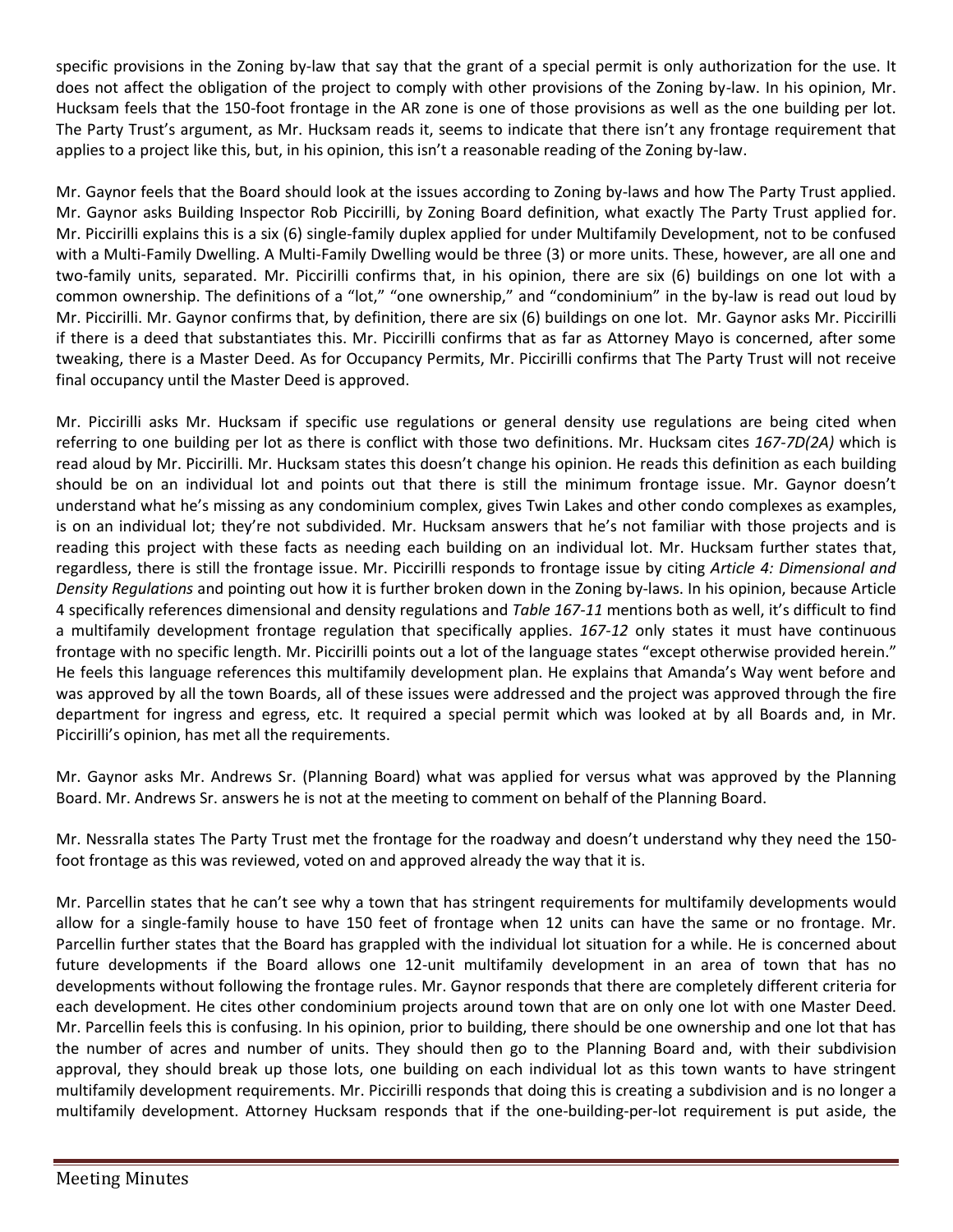larger parcel still only has 74 feet of frontage, less than half of what the Bylaw states. Without a subdivision roadway, that's all the frontage that it has.

Attorney Brodsky discusses his understanding of the Multifamily Development Bylaw. He explains that the town was inundated by large condominium projects so as to encourage a mix of housing units and to have condominiums, as the Bylaw references condominiums with respect to multifamily wanting to restrict the density. To do this, a Yield Plan is created for purposes of meeting the density requirements. The Planning Board requested the applicant to do this. The plan with "Lots" on it wasn't intended or required to show separate lots (i.e. subdivision control), it was required to demonstrate to the Planning Board that it wasn't exceeding density requirements. This plan, approved by the Zoning Board, was recorded with the special permit. There is no requirement in the Multifamily Development Zoning Bylaw to go for subdivision approval and it also mentions condominiums. There is a condominium association that owns the common areas and then there are individual unit owners. If the Board was going to require an applicant proposing a multifamily development (going for a condominium) and needed to divide into lots, it wouldn't happen as it's an unreasonable interpretation of the Zoning Bylaw. With respect to frontage, Attorney Brodsky explains that this is a problem with going back in time. The Zoning Board approved the applicant's special permit in 2015. The Party Trust relied on this special permit which wasn't appealed. It's now two and a half years later and a million-dollar investment. An infrastructure has been built, there is a road, there are utilities and two buildings (two units each) that have been substantially completed. Neither Mr. Hucksam nor Mr. Brackett have addressed the legal issue which is should the Board be allowing what's affecting the collateral attack on a special permit? The problem is that nobody can recall the Board's interpretation with regards to frontage as it was years ago. He feels this argument is the way out of this. Mr. Brodsky can assure the Board that if the minutes were reviewed from January 2015, this exact issue was discussed by the Zoning Board. The applicant's representative was asked the question about frontage and it was argued that with respect to Multifamily Development, there is no frontage requirement and/or the bylaw is ambiguous and was interpreted that way back in 2015 by the Board. Mr. Brodsky feels the Board and applicants are entitled to rely on that interpretation. After all of those questions were asked, answered and Mr. Andrews was involved in all of those conversations, this Board granted the special permit without requiring a variance. This isn't a case where someone was surprised about a decision - Mr. Andrews trying to re-interpret the Bylaw two and a half years later to the detriment of The Party Trust, who has relied upon it, is why the Board has a very strict statute of limitations that prevents and discourages these kinds of collateral attacks. Attorney Brodsky feels the Board should support the Building Inspector, deny the appeal and if Mr. Andrews still feels he is correct, he should put the issue in front of a judge and put the burden on him.

Mr. Gaynor asks if the Board has any comments or questions.

Mr. Borsari explains that subdivisions and multifamily developments are two different animals, however everyone seems to be using them back and forth, which can't be done. He discusses the Zoning bylaws. The process for a subdivision is different from a multifamily development. Multifamily developments are condominiums or apartment units. By definition, multifamily developments are one piece of land so there is a contradiction on *167-7D(2A)* that states "one building, one lot." That doesn't make sense, as that is not what a condominium complex or apartment complex is. Mr. Borsari feels the Board needs to go back and put a definition of a subdivision versus multifamily development, as it is contradictory. Mr. Borsari goes on to say he doesn't feel it's ambiguous, he believes *167-12: Density Regulations for Specific Uses A* overrides the *Schedule: 167-11*. Mr. Borsari reads *167-12* as adequate frontage is up to the discretion of the fire chief and the safety boards of the town. Mr. Gaynor adds that back in 2015 when the Board originally voted, the opinion of the fire chief and the police chief was crystal clear which is why the permit was granted.

Mr. Joy asks the Building Inspector, Mr. Piccirilli, if the building permit was issued for the roadway and the building infrastructure. Mr. Piccirilli responds that the only requirement is that the project has water, it goes through the Board of Health and sanitation and meets the requirements for housing. Mr. Joy asks if there will be any inspections to make sure everything is installed properly. Mr. Gaynor answers other than the site plan review, nothing else is necessary. Mr. Piccirilli confirms.

Attorney Brackett responds to Mr. Piccirilli and Mr. Brodsky. Mr. Brackett explains that his client, Mr. Andrews, advised him that there was a Petition #850 presented on August 22, 2016 to the Zoning Board. The Party Trust was asking for a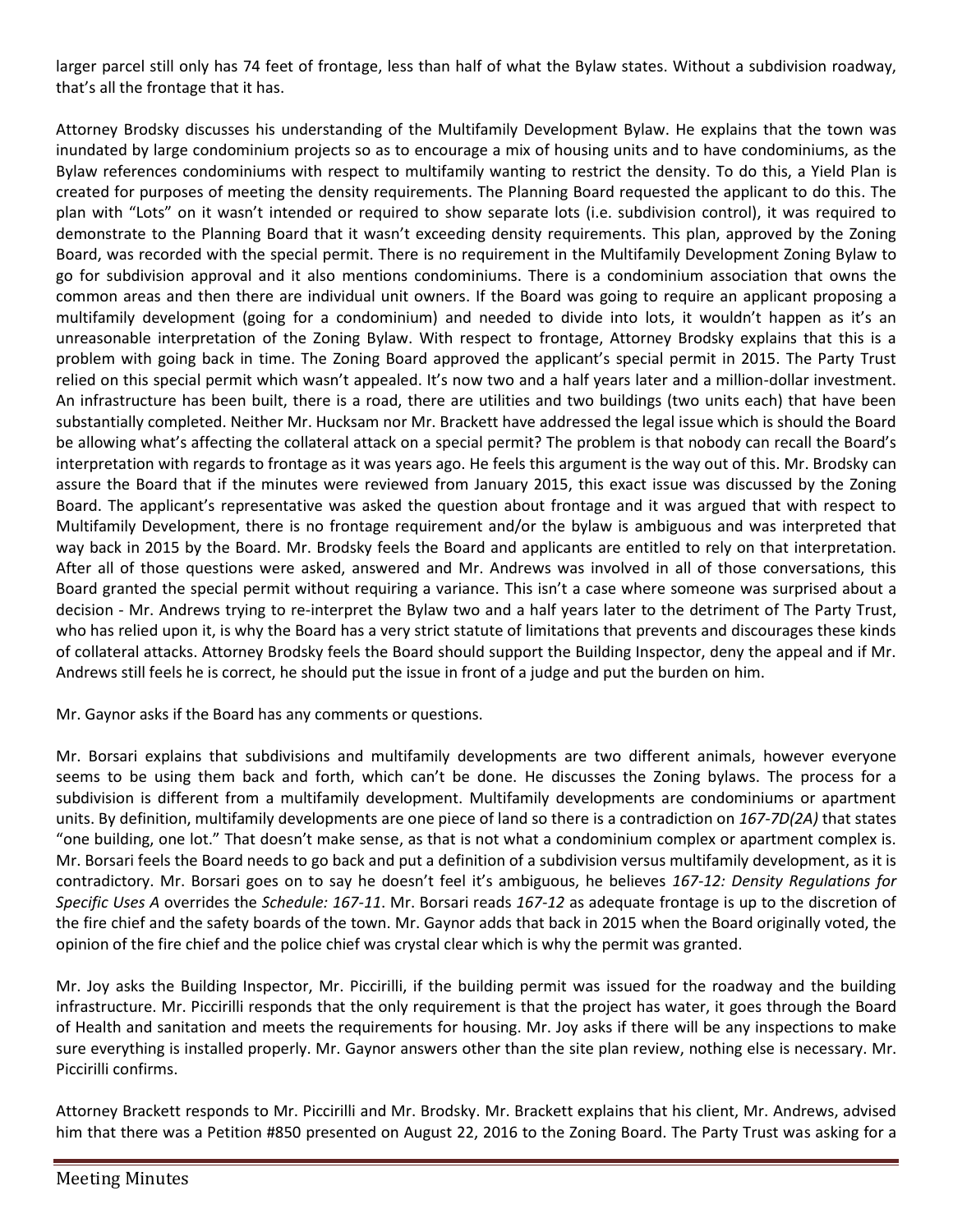waiver of the Bylaw *167-7(2A)* of the requirement that buildings be located on separate lots. Mr. Brackett feels that this is an admission on The Party Trust's part that that Bylaw applies to this project. Mr. Andrews has reminded Mr. Brackett that there can be up to ten (10) units in one building in a multifamily development but each building must be on a separate lot. Mr. Brackett reads Zoning Bylaw *167-10: General Density Regulations Sub-Section A*. Mr. Brackett's supplemental statement refers to the fact that *167-12* does not change the minimum frontage requirement of 150 feet and it doesn't change the requirement in *167-7(2A)* that each building must be on a separate lot. What he finds strange in respect to Mr. Brodsky's argument is that the Planning and Zoning Board relied on this plan. As presented in his chronology, this isn't a question of an unknowing applicant. Six years ago, The Party Trust applied for definitive subdivision approval. On September 20, 2012, they withdrew rather than having a denial. There was then a suggestion that there would be a 40B presented which didn't go forward. Other condominium projects that were brought up (Twin Lakes) predate this Zoning Bylaw requirement. Mr. Brackett states that when Mr. Andrews prepared his request for zoning enforcement, he cited these sections of the Bylaw which, he feels, are very clear. Mr. Brackett points out that on the appeals of the building permit, you have the application for building permit and then there are the building permits for the four (4) lots under appeal. On the application for units seven (7) and eight (8), the street address is 264 Elm Street. This address is also being used for units one (1) and two (2). There is only 74 feet of frontage on Elm Street. There is not enough frontage to build a single-family home let alone the four units. Somehow the addresses on the applications are converted in the building permit. The building permit cites Unit Seven as 9 Amanda's Way. Amanda's Way doesn't exist. Unit Eight: 11 Amanda's Way. Unit One: 2 Amanda's Way. Unit Two: 4 Amanda's Way. He feels this is inconsistent with the Building Inspector's representation tonight. With respect to the issue of "no requirement for frontage," if Mr. Brodsky looks at his client's applications for building permit, there is a question as to the amount of frontage on the application form. The frontage for Units 7 and 8 is listed as "100 plus." The frontage for Units 1 and 2 is listed as "140 plus or minus" which still falls below the 150-foot requirement. Any suggestion by The Party Trust tonight that there's no frontage requirement for each building is undone by their own applications for building permits, by the plan they filed with the Planning Board for site plan and Zoning Board for special permit and it's undone by asking for a waiver a year ago of the one lot, one building requirement. Mr. Brackett wonders why The Party Trust didn't go back to the Planning Board as they did six years ago when they decided to go with a six-building development? And why did the Building Inspector wait six months to issue the building permits when The Party Trust filed the applications for building permits in November 2016? Mr. Brackett doesn't think you can create six lots by a Master Deed and forget about definitive subdivision approval.

Mr. Gaynor asks Attorney Hucksam if subdivision approval is required in this specific instance. Mr. Hucskam answers no, it's not strictly required. Mr. Hucksam goes on to explain that in his opinion, the reason subdivision approval is being discussed here is because of the frontage issue. With a parcel like this, in most towns, you'd have a subdivision roadway that would create frontage for lots. In a situation like this where the large parcel only has 74 feet of frontage where 150 is required in the AR district, the simplest most logical way to create frontage is to have definitive subdivision approval with a definitive subdivision roadway. In Mr. Hucksam's opinion, the frontage under the Halifax Zoning Bylaw has to be a public way or on a subdivision roadway in the purposes of this situation. Mr. Hucksam does state again, however, that there is no provision in the Zoning Bylaw that says subdivision approval is needed.

Mr. Brodsky responds to Mr. Brackett's remarks. It is not unusual for a project to change over a period of years. First, there was a subdivision proposed and considered that was withdrawn. Then there was a thought of a 40B comprehensive permit which changed as the town didn't want to see a 40B there. Then there was a proposal for a multifamily development which was permitted by special permit. The Party Trust came in about a year ago to change the style of the buildings but withdrew as it was bad advice which was allowed by the Zoning Board without prejudice. These aren't admissions that should be held against The Party Trust. They have done everything the town has asked them to do to move this project forward. Mr. Brodsky feels it's inappropriate for this Board to be reviewing what the prior Board did.

Mr. Gaynor asks if anyone has any more questions from the Board.

Mr. Brodsky discusses similar cases that speak to this situation. He gives copies of a 2009 Land Court *Cowalis vs. Cohasset* case to the Board and Building Inspector. In this case, a property owner was granted a special permit in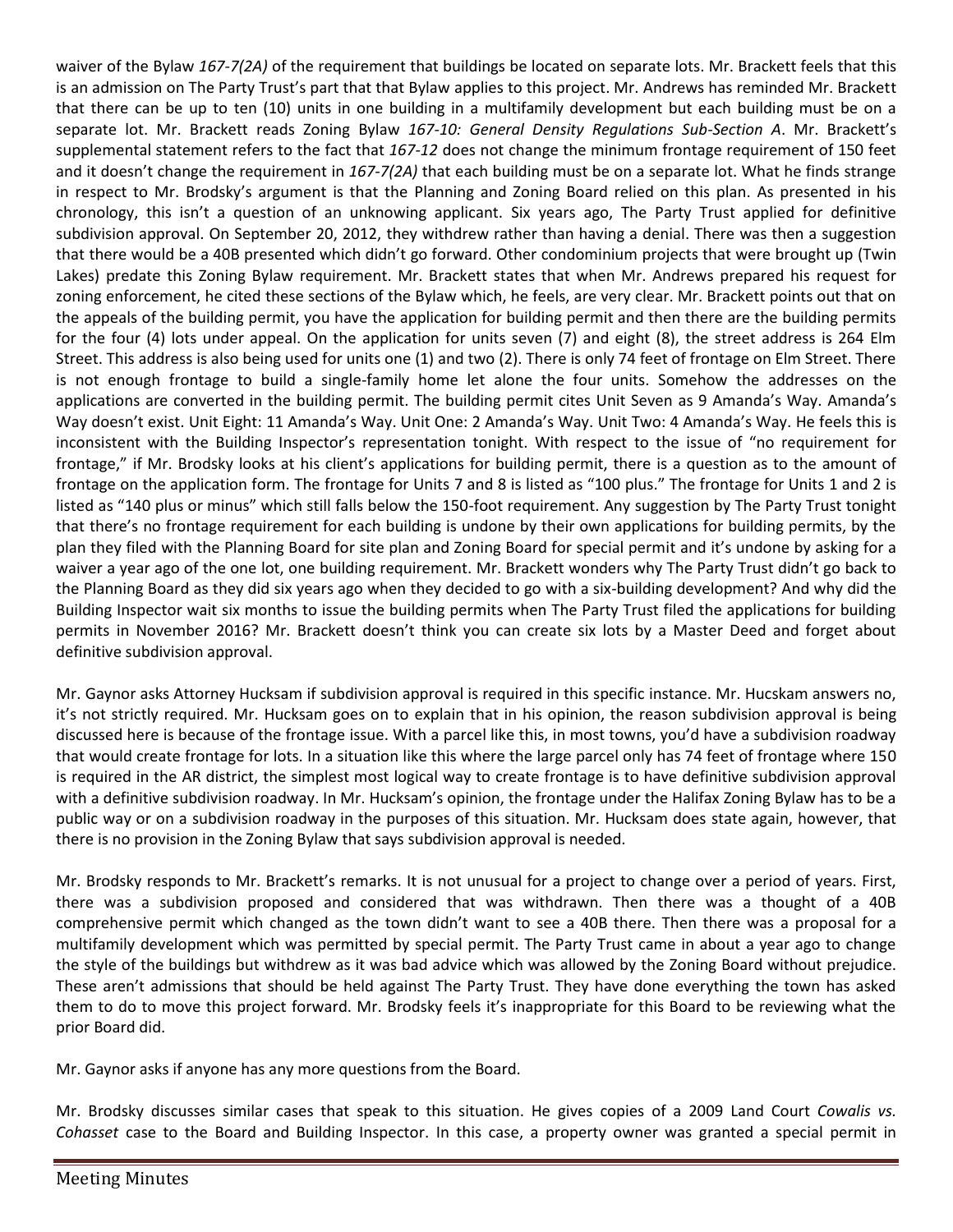Cohasset to convert a three-bedroom home to a four-bedroom which was not appealed. Two years later an abutter requested the Building Inspector to take enforcement claiming that there should be a variance, not a special permit, to do this work. The Building Inspector denied the request for enforcement. It was appealed to the Zoning Board of Appeals and denied. It went on to Land Court and the property owner with the special permit and the town both sought the dismissal of the abutter's appeal arguing that there was a strict statute of limitations, they had 20 days to appeal. It was a collateral attack by an abutter two years after the applicant was given a special permit, arguing that the property owner didn't have frontage and needed a variance in order to vary the frontage requirement for their permit. The case was dismissed after being supported and argued by the town as well as by the homeowner. Mr. Brodsky reads a quote from the case and explains that even if the Zoning Board got it wrong, it doesn't matter because the abutter had notice of the action and didn't appeal the special permit within the 20-day period. Mr. Brodsky and his client have expectations as a party that has received not only a special permit from the Zoning Board but site plan approval and fire and water department approvals that can be reasonably relied upon when those approvals were granted. There has been over a million dollars invested and The Party Trust is two-thirds of the way through this project. Mr. Brodsky respectfully suggests that the Board deny the appeal of the building permit and support the building inspector's denial of enforcement. If this is brought to Land Court, Mr. Brodsky hopes that Mr. Hucksam's firm would be in support of The Party Trust.

Mr. Hucksam responds that this case is a different situation. If Mr. Hucksam considered this to be just a collateral attack on a special permit, he would be in complete agreement as it is far past the 20-day appeal period. In Halifax, there are a couple of provisions that specifically state that a special permit issued is only an authorization for a specific use with stated conditions. Another provision states a specific use: the 150-foot frontage requirement is a dimensional requirement. This is a fundamental distinction in Zoning – the difference between use and the difference between dimensional requirements. There is no provision like that in the example case Mr. Brodsky discussed.

Mr. Brackett, in response to Mr. Brodsky's mention of the million-dollar investment, cites a 1987 case *Dinsky vs. Framingham* where it was found the town was immune from liability because of a mistake by the Building Inspector. That immunity was embodied in the Public Duty provision of the Mass Torte Claims Act. All of the Boards' decisions are immune in the event that a mistake was made. Mr. Brackett would like to put aside the million-dollar investment because when going before a public official for permits, public officials are immune from liability for wrong decisions and Mr. Andrews' appeals do not constitute appeals from a special permit. Mr. Brackett and Mr. Andrews are not challenging the special permit. Mr. Brackett feels the Board should grant the appeals, bring the project to a halt and tell The Party Trust to go back and do it the right way as they started six years ago. The special permit was granted by the Board as "to use only" years ago. Mr. Brackett feels that it's The Party Trust's risk that they began doing work on the building permits before the 30-day appeal period ran. Any hardship that The Party Trust has suffered to this point is selfinflicted. They didn't get the definitive subdivision approval as required.

Mr. Piccirilli states that even if this project was under subdivision control you wouldn't need 150 feet to put the road in. The Party Trust's intention was not to create frontage because they're not subdividing the lots. They can put a road in under subdivision control without 150 feet. Did The Party Trust meet the intent of subdivision control? Mr. Piccirilli believes that they did. Mr. Gaynor asks if the Planning Board believed that The Party Trust's intent was the same as far as meeting the requirement? Mr. Piccirilli answers yes. There's nothing that says you need 150 feet to put a road in. The Party Trust put a road in to access the 12 acres. Their intent was not to subdivide. Mr. Parcellin responds that there is a map that shows the land subdivided and asks how that was not their intent. Mr. Gaynor answers it was because they were asked to show where the buildings would go.

Mr. Parcellin asks Mr. Piccirilli if the buildings would satisfy individual lot requirements in the Bylaw under subdivision control. Mr. Piccirilli answers if they don't have the adequate frontage, no. Mr. Parcellin asks if the plan submitted would be okay under subdivision control. Mr. Piccirilli answers no, the fact that it was never approved under subdivision control shows that it's not a subdivision. Mr. Parcellin asks if those were individual lots, would the buildings be on 40,000 square foot lots? Mr. Piccirilli believes they are on 40,000 square foot lots. Mr. Parcellin asks if they have individual lots as they are shown on the map, couldn't the Board make a requirement that The Party Trust go and do that to continue this project. Mr. Piccirilli responds that this project is not a subdivision, it's a multifamily. The rest of the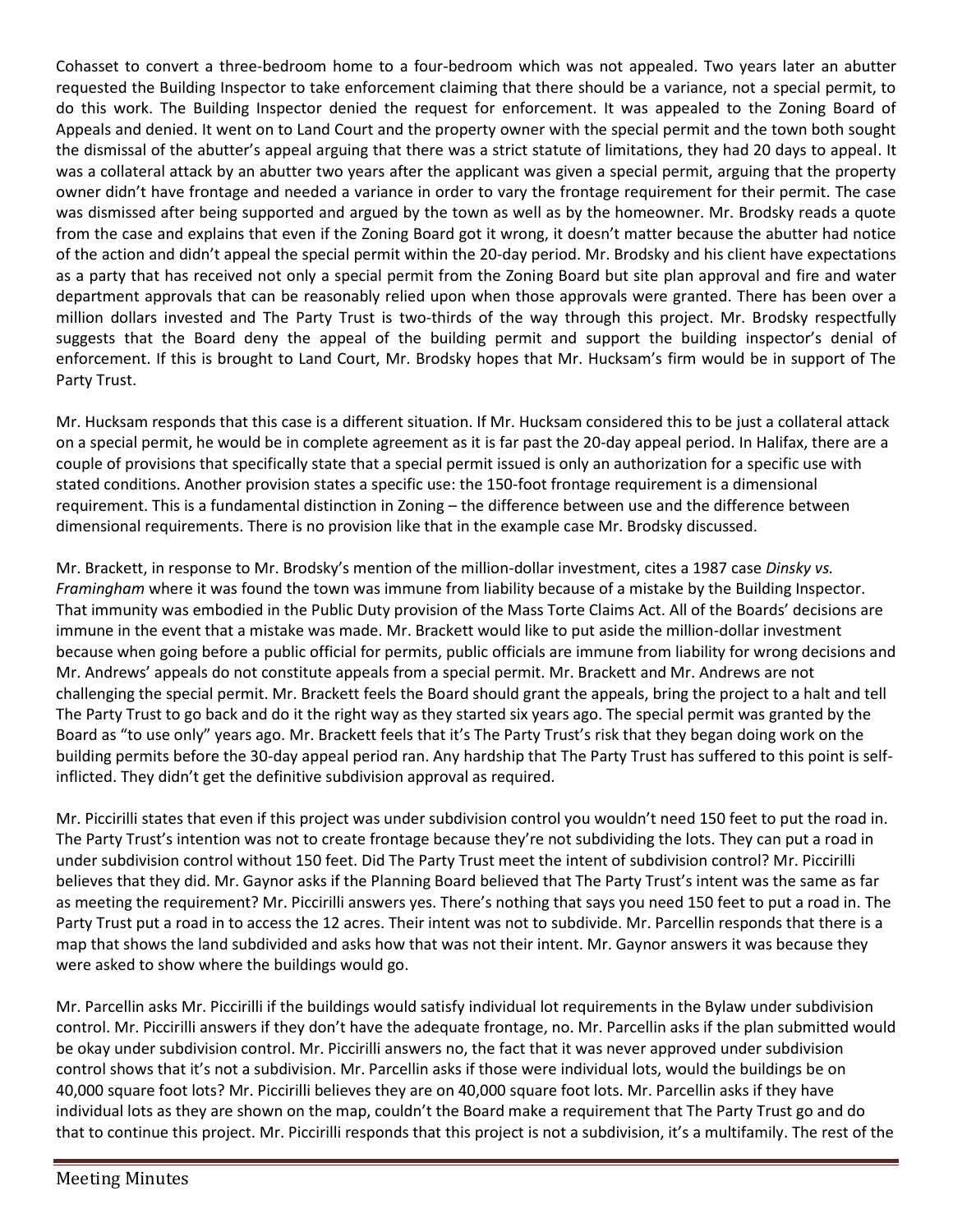Board agrees that this is not a subidivision. Mr. Parcellin feels that the intent of the Bylaw is to have buildings on acre lots. Mr. Parcellin cites the project by the golf course, wanting to jam everything in but the intent of the Bylaw is that the buildings should be on 40,000 square foot lots for multifamily developments. Mr. Piccirilli explains that 40,000 square feet is for a Form A; an individual, single-family dwelling on a subdivision. The Bylaw specifically says "one building per acre (43,560 feet)." It's different, it's conflicting. Mr. Parcellin says whatever the requirement is for a house, they want that on a lot requirement. Mr. Piccirilli explains that The Party Trusts has more, they have 12 units (six duplexes) on 12 plus acres. Mr. Parcellin asks if The Party Trust went and got those approvals, would that satisfy because they don't' have 150 feet in the beginning? Mr. Nessralla answers The Party Trust cannot get 150 feet of frontage, they only have 74 feet of frontage to put the road in. Mr. Piccirilli responds that the road requirements were approved through the town, for the safety, the ingress, egress, Planning, Fire, Water. Mr. Gaynor asks Mr. Piccirilli what was approved by the Planning Board. Mr. Piccirilli answers the site plan review. Mr. Gaynor confirms with Mr. Piccirilli that the road was reviewed by separate engineering.

Mr. Hucksam advises the Board that a road cannot be created through site plan approval as it does not create frontage, only subdivision approval.

Mr. Andrews explains that the intent of the developer's engineer, who came before the Planning Board during the site plan review and spoke in the meeting, was that each lot would need variances. The Party Trust submitted the plan showing individual lots to the Zoning Board and Planning Board. Mr. Andrews feels that the intent of that plan is to show individual lots.

Mr. Piccirilli responds that he believes under the Planning Board, it was approved as a lot to remain in common ownership to be used for a condominium complex. Mr. Gaynor confirms – 12 acres as one lot? Mr. Piccirilli answers "correct."

Mr. Brodsky wants to be clear that the original plans submitted to the Planning Board showed the buildings on one lot without any divisions. At the request of Mr. Andrews Sr., Chairman of Planning Board, it was instructed to put the lots on the plan to show the yield and that the requirements were met. Mr. Brodsky does not see a requirement of the Bylaw stating each unit be on a 40,000-acre lot, as it wouldn't be a multifamily development. With respect to subdivision control law, if you were building a subdivision road, you would need to go through the subdivision control process to make sure that the road would meet the requirements. This is a special permit. Whether you call it a driveway or a road, it was to meet the intent of the subdivision requirements without complying and was reviewed by fire safety and by the town's engineers to show that there was safe access to egress and ingress.

Mr. Brackett feels the statement made by Mr. Brodsky suggesting that through the special permit process to approve the road, there was an intent to satisfy the subdivision process makes no legal sense. Mr. Brackett cites *Chapter 41 Section 81 L* which states that in order to build a building, you have to have frontage…public way, subdivision road or a way in existence in the opinion of the Planning Board. Mr. Brackett goes on to say that the legislature has dictated the subdivision control law and has dictated the *Enabling Act, Chapter 40A*. The Zoning Bylaw says to apply the stricter requirement which is 150 feet of frontage and every building in a multifamily development is on its own lot. There can be up to 10 units in one building. Whether it's a condominium or rental makes no sense, it's still a residential use. Mr. Brackett would look to the blackletter language of the Zoning decision – that the Zoning Board is granting a special permit as to use, but the applicant still has to meet every other provision of the Halifax Bylaw including subdivision approval and the 150 feet of frontage. Mr. Brackett talks about Mr. Brodsky's claim that The Party Trust has a hardship. Mr. Brackett explains that when you create your own hardship it's called a "Bootstrap Hardship." Mr. Brackett wraps up by saying that it can be done right the first time or it can be done again. He feels The Party Trust didn't do it correctly the first time even though he feels they knew that subdivision approval was required six years ago.

Mr. Gaynor asks Mr. Hucksam for his guidance as the Zoning Board representative.

Mr. Hucksam explains that he has expressed his opinion about the frontage. He doesn't agree with this interpretation, but there has been an interpretation expressed that because *Section 12A* talks about specific dimensional requirements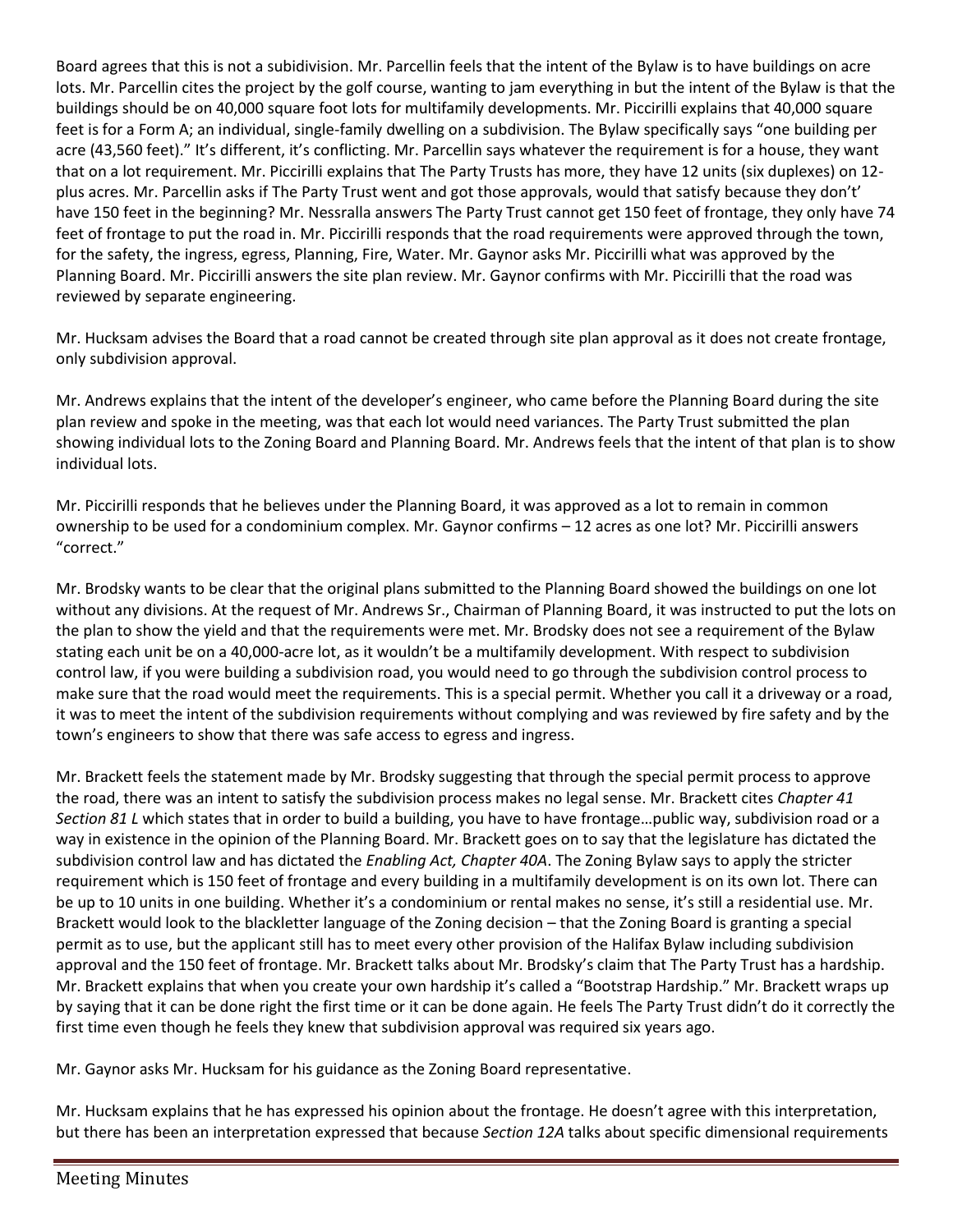or multifamily developments without talking about frontage, this could indicate that 150-foot frontage does not apply. This is the alternative argument. Mr. Hucksam also explains that to grant the appeals, since this is a five-member board, a vote of four members of a five-member board is needed.

Mr. Gaynor asks for any other comments from the Board members.

Mr. Nessralla asks if the road was illegal, why didn't the town intervene and have everything stopped? Mr. Parcellin responds that there doesn't need to be a permit to build a road. Mr. Nessralla confirms.

Mr. Parcellin talks about his concern. The two years were up, no question. Aside from that, The Party Trust applied for a building permit, it was approved, it was appealed and they continued building anyway. He does feel bad that there was a lot of money spent as The Party Trust was relying on that, but he feels this is difficult.

Mr. Nessralla points out that the Board's decision right now is to uphold the Building Inspector's decision or deny it.

Mr. Gaynor reads the Public Hearing Notice into record dated July 10, 2017.

Mr. Gaynor asks for the pleasure of the Board. The Board decides they have enough information to vote this evening.

Mr. Durgin asks Mr. Brodsky when the lot was originally deeded. Mr. Gaynor answers 1951, was owned in its entirety of the 12-acre parcel. Mr. Gaynor reads *167-10 E*. Mr. Hucksam explains that this is a Lot-Grandfathering provision that the burden would be on the applicant to show that this would satisfy the requirements but the applicant hasn't made this argument. Mr. Piccirilli explains that the lots were in common ownership in 1951 and remain in common ownership through the selling of The Party Trust.

Motion to accept Petitions #868 and #869 as presented:

MOTION: Peter Parcellin SECOND: Robert Durgin Voice: Gerald Joy – No Robert Durgin – No Robert Gaynor – No Peter Parcellin – Yes Kozhaya Nessralla – No

Chairman Gaynor confirms Petitions #868 and #869 are denied 1 to 4, no abstentions.

## **Discussion**

#### **Talent Bank Form – Michael Chapin – 6 Delia Way, Halifax – Alternate Zoning Board Member Interview** Present: Michael Chapin

Mr. Chapin introduces himself to the Board. He has lived in Halifax for 14 years and previously lived in East Bridgewater for 22 years. He was an alternate, a member, a clerk and finally Vice-Chairman on the East Bridgewater Zoning Board of Appeals for eight (8) years. He is the former owner of Chapin's Wood Products in Whitman, MA. He is fully retired and would like to use his experience to help the Halifax community as an Alternate Zoning Board Member.

Mr. Gaynor and the rest of the Board would like a letter sent to the Board of Selectmen for the consideration for another appointment to the Zoning Board. Mr. Gaynor invited Mr. Chapin to further meetings.

## **Meeting Minutes:**

Motion to accept Meeting Minutes for Monday, July 10, 2017:

MOTION: Gerald Joy SECOND: Kozhaya Nessralla AIF Passes: 5-0-0